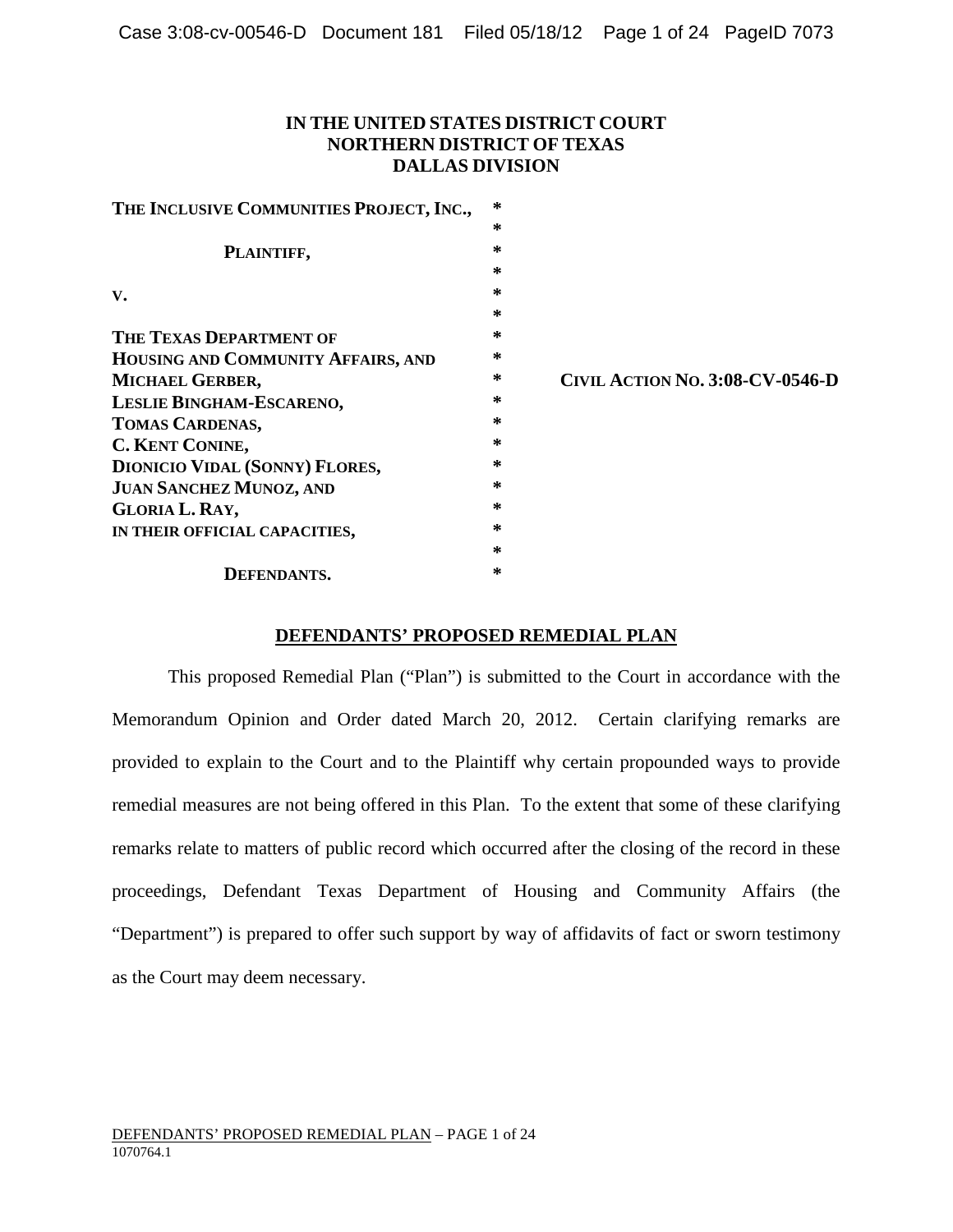## **Introduction and Background**

When the Qualified Allocation Plan (QAP) for 2012 (the "2012 QAP") was submitted to Governor Perry to approve, reject, or modify and approve in accordance with Tex. Gov't. Code, §2306.6724(b), Governor Perry approved the 2012 QAP with modifications. Those modifications clearly limited the use of discretion by the Department's Governing Board by curtailing the ability of the Department to make awards of forward commitments of low income housing tax credits (LIHTCs) and by narrowing the conditions under which that Governing Board could approve waivers under the 2012 QAP. That signal was consistent with the limited discretion provided by statute, as confirmed by opinions issued by the Office of the Attorney General. Thus, with regard to the proposal of this Plan, Department staff has endeavored to structure a proposal that strives to create a legally-supportable framework in which future QAPs can achieve the objectives of race neutral dispersion of LIHTC assisted developments within the remedial plan area by fashioning clear requirements, which are reasonably calculated to yield the intended result. Because this is a process with numerous variables, not least of which is the complex decision-making process that developers undergo in selecting their proposed sites, this Plan will require annual analysis and, as needed, recalibration.

In addition to the limitations on discretion in the 2012 QAP, that rule took a new and significant policy direction towards the development and intended successful implementation of measures to generate a greater level of tax credit-assisted development activity in high opportunity areas. The results to date of these strong actions, actions already taken that set the stage for significant high opportunity activity in the area covered by these proceedings, are publicly available. On the Department's website the current status report of the 2012 competitive 9% tax credit round shows that a significant number of competitive applications in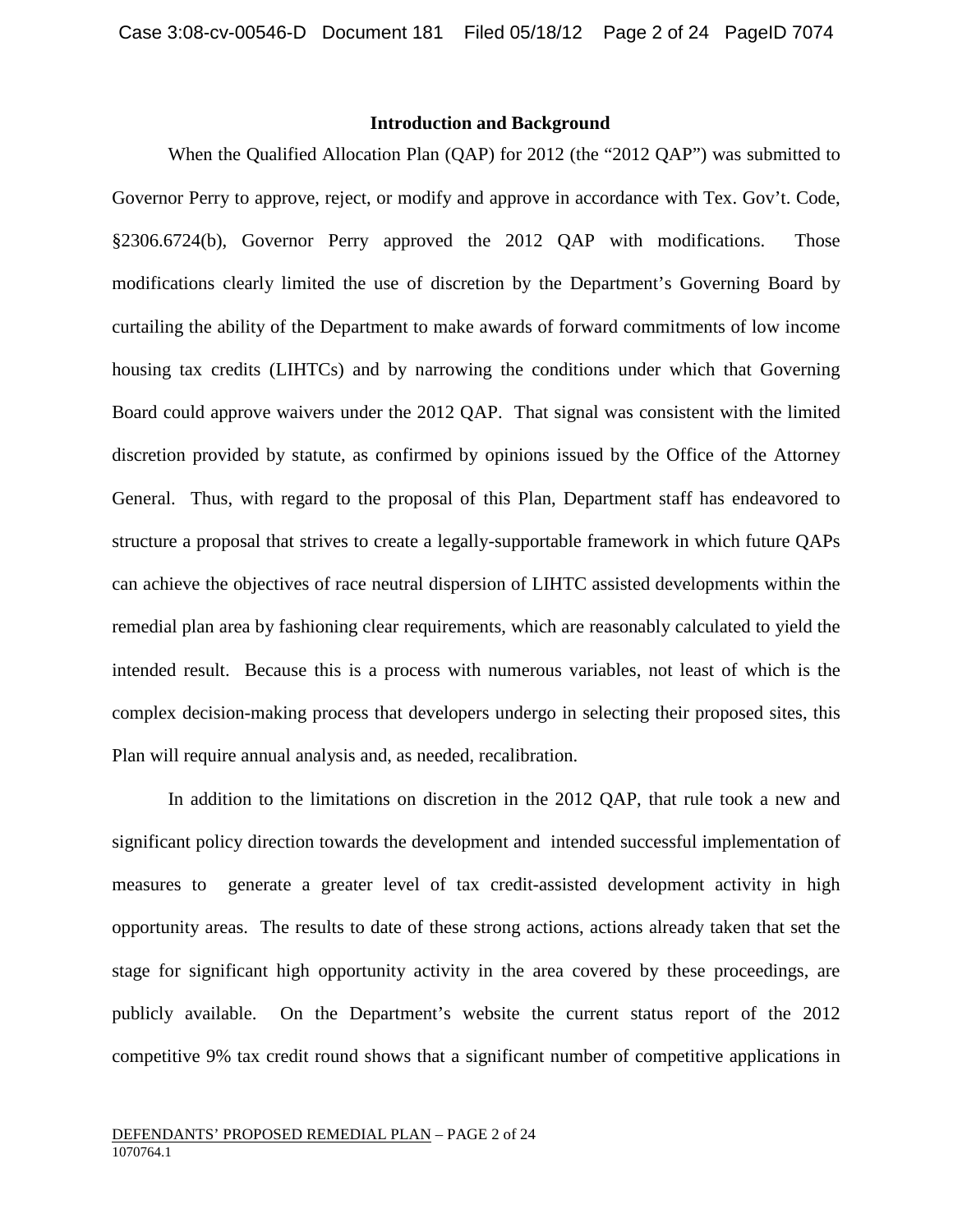high opportunity areas have been submitted in Urban Region 3 with 16 of the applications located in such areas, many of which indicate they are top scoring applications.

The graphic below shows compellingly that actions already taken by the Department have materially changed the overall character of the competitive LIHTC round in 2012, promoting overwhelming interest in high opportunity areas.



In applicant-initiated appeals and requests for waivers the Board has taken seriously the limitations placed on its discretion and deliberated extensively in publicly conducted, transcribed meetings, leading to results that have closely followed the 2012 QAP. The Board has considered waivers only in truly exceptional and compelling circumstances where failure to grant the waiver would result in a clear failure to make the opportunity to compete available throughout the state.

It is the Department's belief that this proposed Remedial Plan offers meaningful improvements on the path already forged in the 2012 QAP and creates concepts which, if successful, can nurture and reinforce future QAPs. The Plan embraces the notion of providing maximum permissible incentives for areas that truly reflect the greatest opportunity, namely those areas with the highest income, lowest poverty, and best public education opportunities.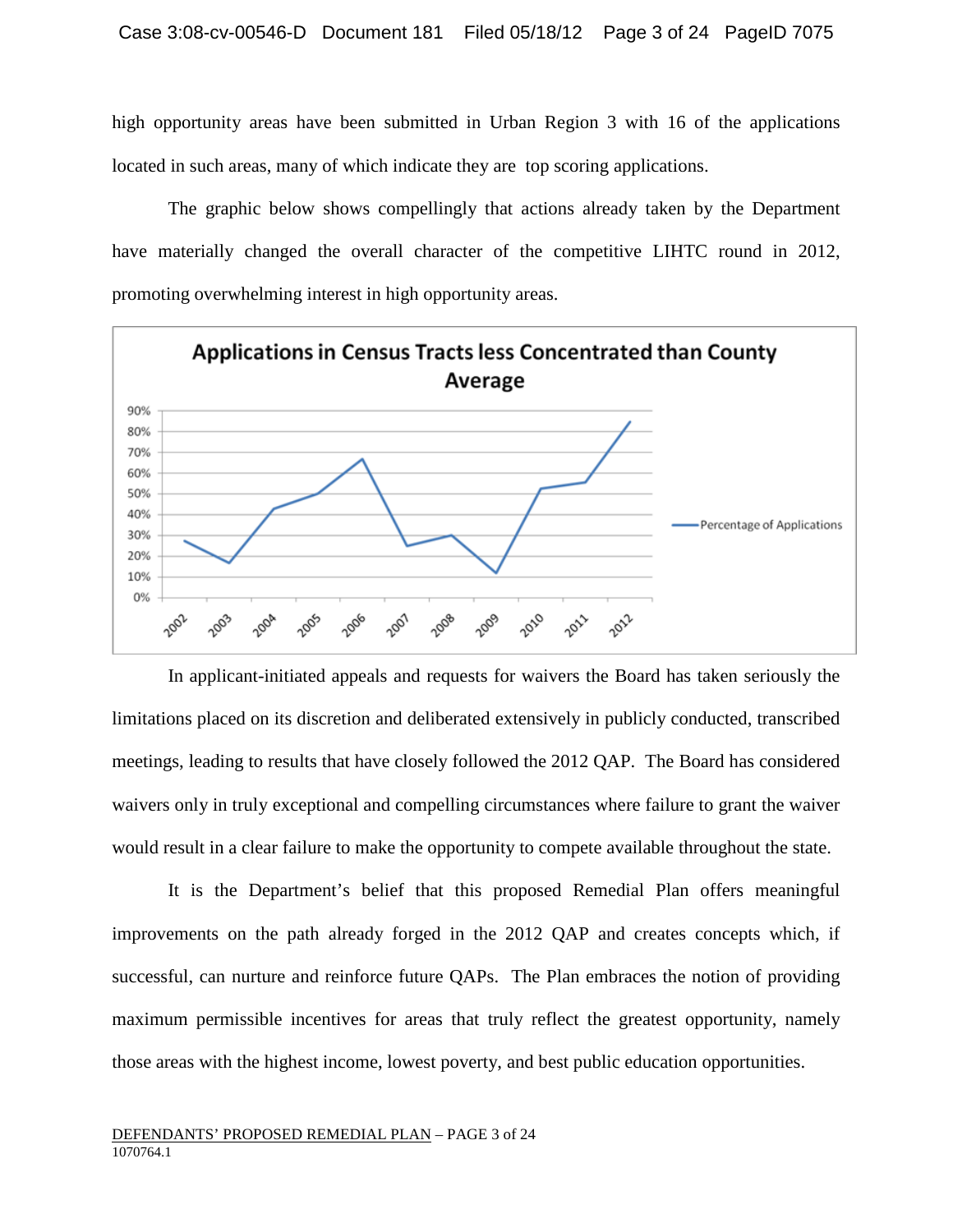As set forth more fully in §12, captioned "Plan subject to statutory constraints," the Department operates under several layers of complex legal requirements, including the congressional statement in Internal Revenue Code  $\S42(m)$  that the Department must give preference to "projects which are located in qualified census tracts (as defined in subsection  $(d)(5)(C)$  and the development of which contributes to a concerted community revitalization plan…". Furthermore, the statutory schema for scoring of LIHTC competitive applications under QAPs is driven largely by TEX. GOV'T. CODE, §2306.6710, which has not been questioned in these proceedings and, presumably, must be adhered to in developing and administering future QAPs. Two of the key remedial tools proffered by the Plaintiff are the use of discretion, as discussed above, and the creation of set-asides. With respect to set-asides, it is open to question whether there is statutory authority for the Department to create set-asides in addition to those set forth in TEX. GOV'T. CODE, Chapter 2306. Even if, *arguendo*, creating set-asides were authorized, the suggestion to create a set-aside in the remedial area is problematic because that area is but a portion of a larger region pursuant to statute and to which the Department must regionally allocate LIHTCs.

As a result of these limitations and premises, the Department is proposing a Plan which focuses on: (1) according proposed developments located in defined high opportunity areas the greatest incentives allowed by state law; and, (2) according developments in Qualified Census Tracts (QCTs) that are part of true concerted revitalization plans co-equal incentives in order to provide the preference created by Internal Revenue Code  $\S 42(m)$ . It is envisioned that the revitalization incentive will set a very high threshold, making it unlikely to yield a number of successful applicants in QCTs such that would perpetuate any discriminatory patterns found to have occurred unintentionally.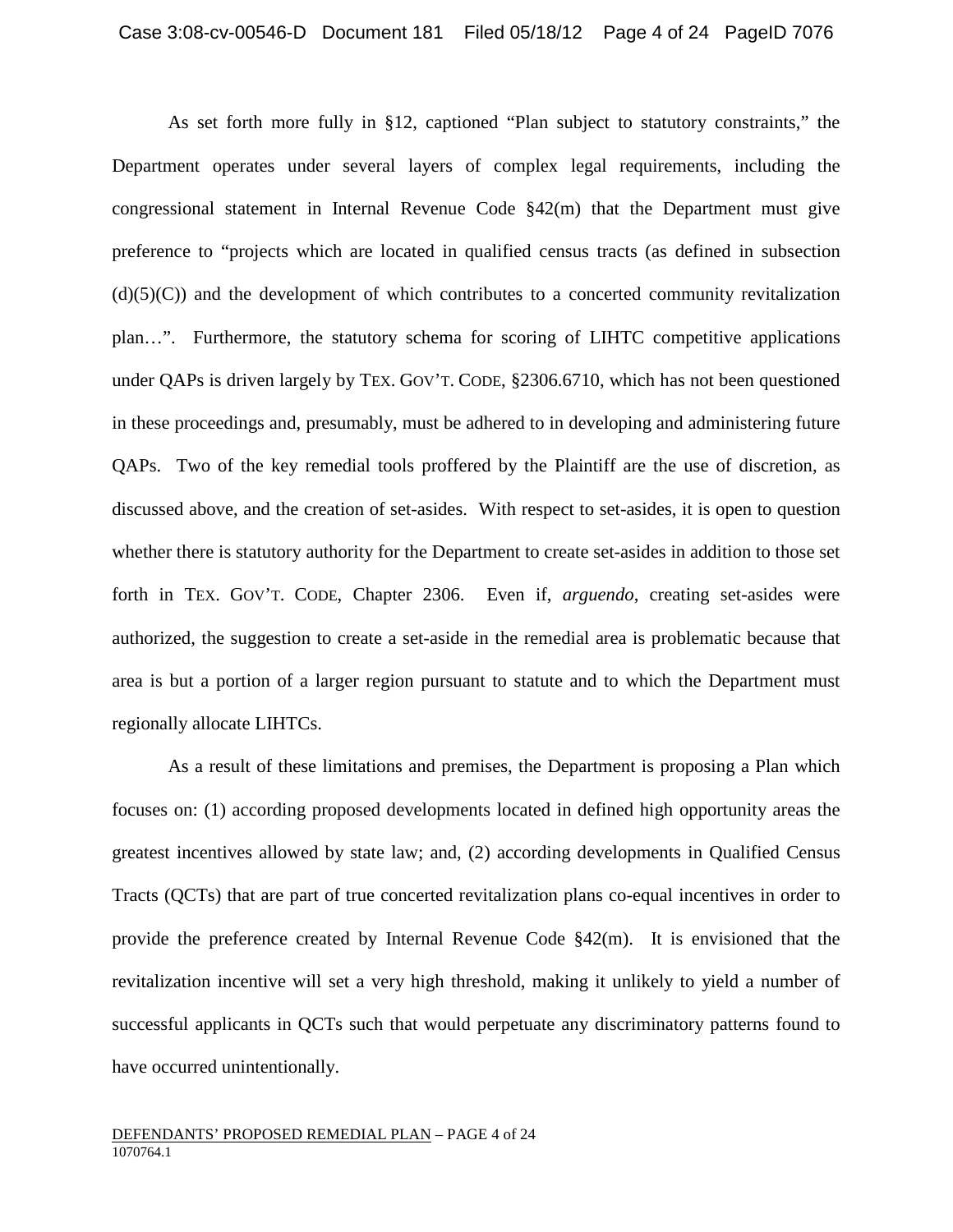Plaintiff has requested that 4% non-competitive LIHTCs be addressed in this plan. Because of restrictions of federal law, states do not have the ability to designate the 130% basis boost for 4% LIHTC's, and therefore the only 4% LIHTC's eligible for the 130% basis boost are developments in federally designated QCTs and difficult to develop areas (DDAs).

The development and implementation of this Plan and the development of future QAPs in accordance with this Plan will be a matter to which the Department, in collaboration with Plaintiff, the Department's oversight bodies, and the public, will continue to work to develop more nuanced and effective ideas to achieve an optimal dispersion of LIHTC developments. In developing this remedial plan for the subject Dallas metro area, the Department intends to apply some of these concepts, or similar concepts to the remainder of the state; however, certain other regions will need specifically tailored plans due to differing demographics and other factors.

#### **1. Use of discretion - waivers.**

In approving the 2012 QAP, Governor Perry determined that the continuation of the ability to make awards of forward commitments was not desirable and that in exercising its discretion to waive any aspect of the QAP the Board should only grant waivers when doing so was necessary to further a purpose or policy enunciated in Tex. Gov't. Code, Chapter 2306.

#### **2. Strengthened definition of a High Opportunity Area (HOA).**

In the development of its 2012 QAP, the Department adopted a strengthened definition of a high opportunity area; and, under the scoring criterion of development location, provided 4 competitive points for a development proposing a location in a HOA. In order to qualify as being in an HOA, a development must be in a census tract that has BOTH a low incidence of poverty AND an above median income as well as being located in an area served by either recognized elementary schools or having a significant and accessible element of public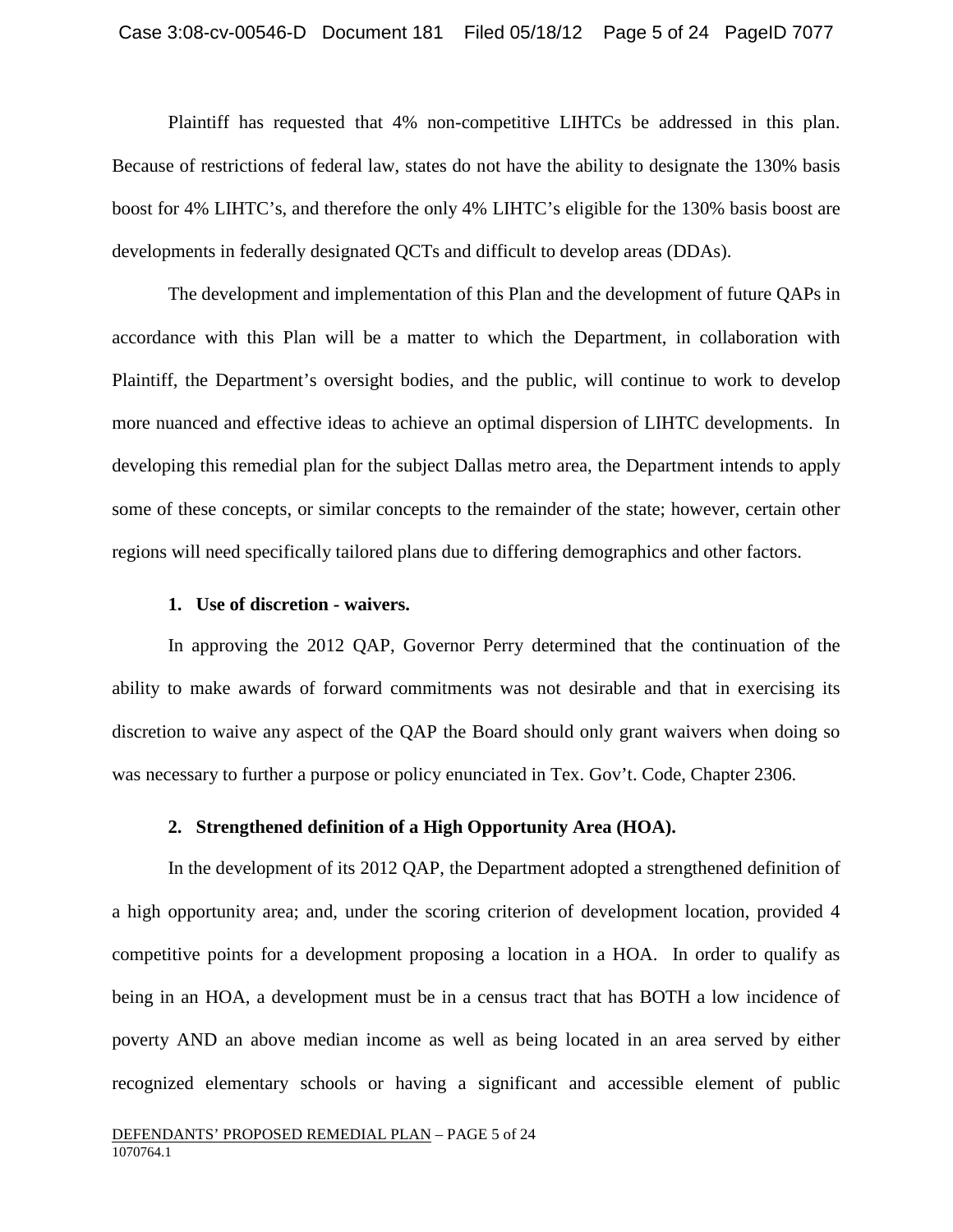transportation. The Department currently anticipates that the highest four scoring 2012 applications in Urban Region 3 are located within the 5 county remedial area, are located in HOAs, and are within the attendance zones of recognized or exemplary rated elementary schools. The Department further anticipates awards in Urban Region 3 will be limited to no more than 6 applications due to the amount of 9% credits available for allocation.

In future QAPs, the Department is committed to continuing to strengthen the criteria for locating developments within HOAs. The Department will create a new "Opportunity Index" in order to incentivize applications to locate developments in the highest income and lowest poverty areas of the remedial area. At the same time, applicants that propose projects in areas of high opportunity that do not meet the most stringent criteria will still be incentivized, albeit to a lesser degree. The proposed Opportunity Index is reflected in the following chart. The highest "below the line" (scoring items ranking lower than statutorily required scoring items) point value will be assigned to the highest category within the Opportunity Index (actual point values may change commensurate with changes in the above the line statutory scoring criteria).

| <b>Points</b> | <b>Population</b> | <b>Poverty Factor</b>       | <b>Income Factor</b>            | <b>School Quality</b> |
|---------------|-------------------|-----------------------------|---------------------------------|-----------------------|
|               | <b>Served</b>     |                             |                                 | <b>Factor</b>         |
| 7 Points      | General use       | $<$ 15% rate for all        | Tract in top quartile of        | "Exemplary" or        |
|               |                   | individuals                 | median household income         | "Recognized"          |
|               |                   |                             | for county or, for site in an   | elementary            |
|               |                   |                             | <b>Metropolitan Statistical</b> | school                |
|               |                   |                             | Area (MSA), top quartile        |                       |
|               |                   |                             | for MSA                         |                       |
| 5 Points      | General use       | $\langle 15\%$ rate for all | Tract in top 2 quartiles of     | "Exemplary" or        |
|               |                   | individuals                 | median household income         | "Recognized"          |
|               |                   |                             | for county or, for site in an   | elementary            |
|               |                   |                             | MSA, top 2 quartiles for        | school                |
|               |                   |                             | <b>MSA</b>                      |                       |
| 5 Points      | Any               | $<$ 15% rate for all        | Tract in top quartile of        | "Exemplary" or        |
|               |                   | individuals                 | median household income         | "Recognized"          |
|               |                   |                             | for county or, for site in an   | elementary            |
|               |                   |                             | MSA, top quartile for           | school                |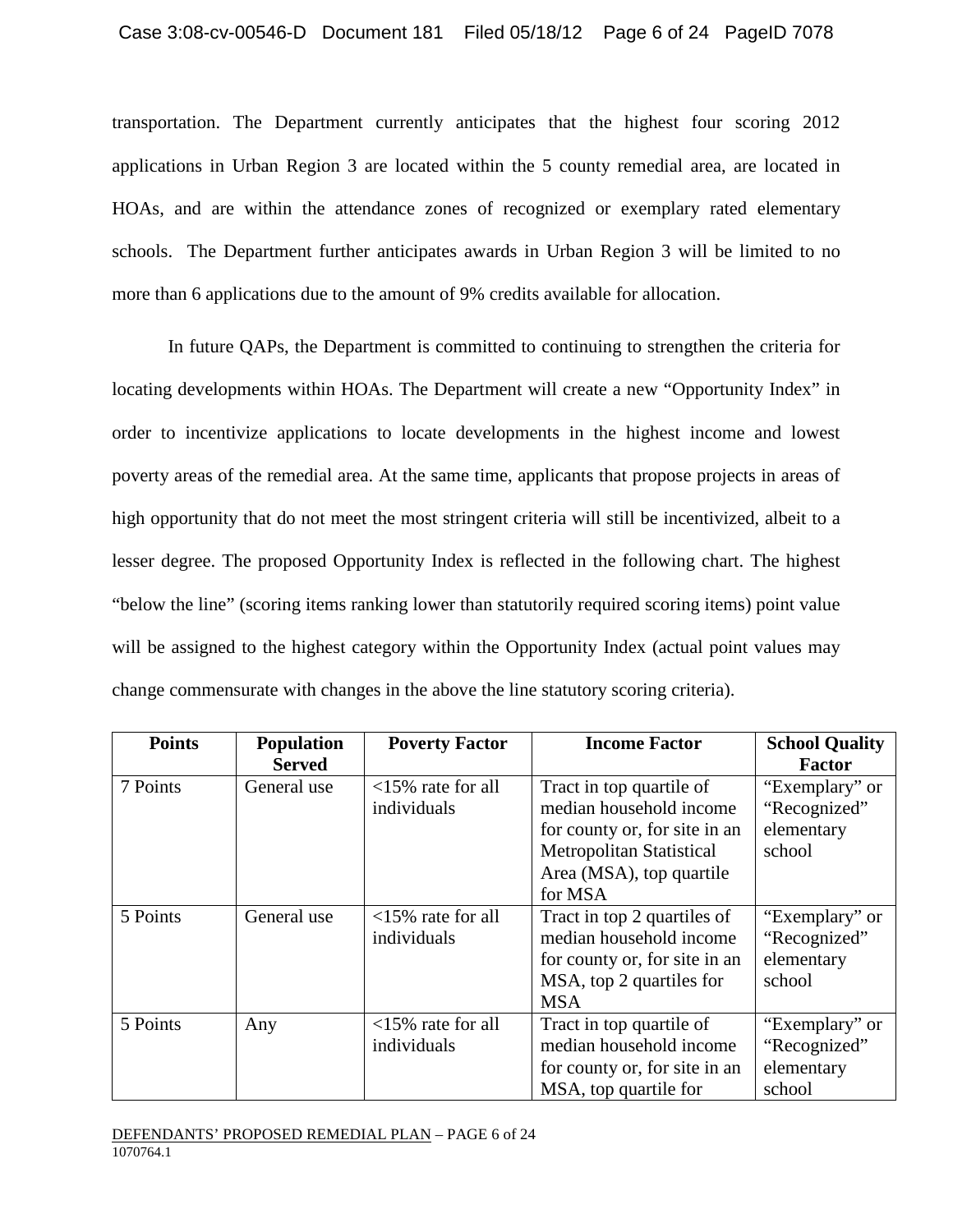|                |     |                                                                                                                                                                                                          | <b>MSA</b>                                                                                                                        |     |
|----------------|-----|----------------------------------------------------------------------------------------------------------------------------------------------------------------------------------------------------------|-----------------------------------------------------------------------------------------------------------------------------------|-----|
| 3 Points       | Any | $\langle 15\%$ rate for all<br>individuals                                                                                                                                                               | Tract in top quartile of<br>median household income<br>for county or, for site in an<br>MSA, top quartile for<br><b>MSA</b>       | N/A |
| 1 Point        | Any | $<$ 15% rate for all<br>individuals                                                                                                                                                                      | Tract in top 2 quartiles of<br>median household income<br>for county or, for site in an<br>MSA, top 2 quartiles for<br><b>MSA</b> | N/A |
| Up to 7 Points | Any | The proposed development site is located in a QCT for which there<br>is in effect a concerted revitalization plan (consistent with the<br>elements described in §5. See Revitalization Index, §4, below. |                                                                                                                                   |     |

The Department will utilize data from the 5-year American Community Survey to determine a development site's qualification under the poverty and income criteria. For categories requiring an "Exemplary" or "Recognized" elementary school, the development site must be located within the school attendance zone that has the applicable academic rating, as of the beginning of the Application Acceptance Period, or comparable rating if the rating system changes by the same date as determined by the Texas Education Agency. An elementary attendance zone does not include elementary schools with district-wide possibility of enrollment or no defined attendance zones, sometimes known as magnet schools. However, districts with district-wide enrollment and only one elementary school are acceptable.

The following additional factors, indicative of educational quality and opportunity or lack of affordable housing, will be incorporated as new below-the-line criteria:

a. Location within the attendance zone of a public school with an academic rating of "Recognized" or "Exemplary" (or comparable rating) by the Texas Education Agency (up to 3 points):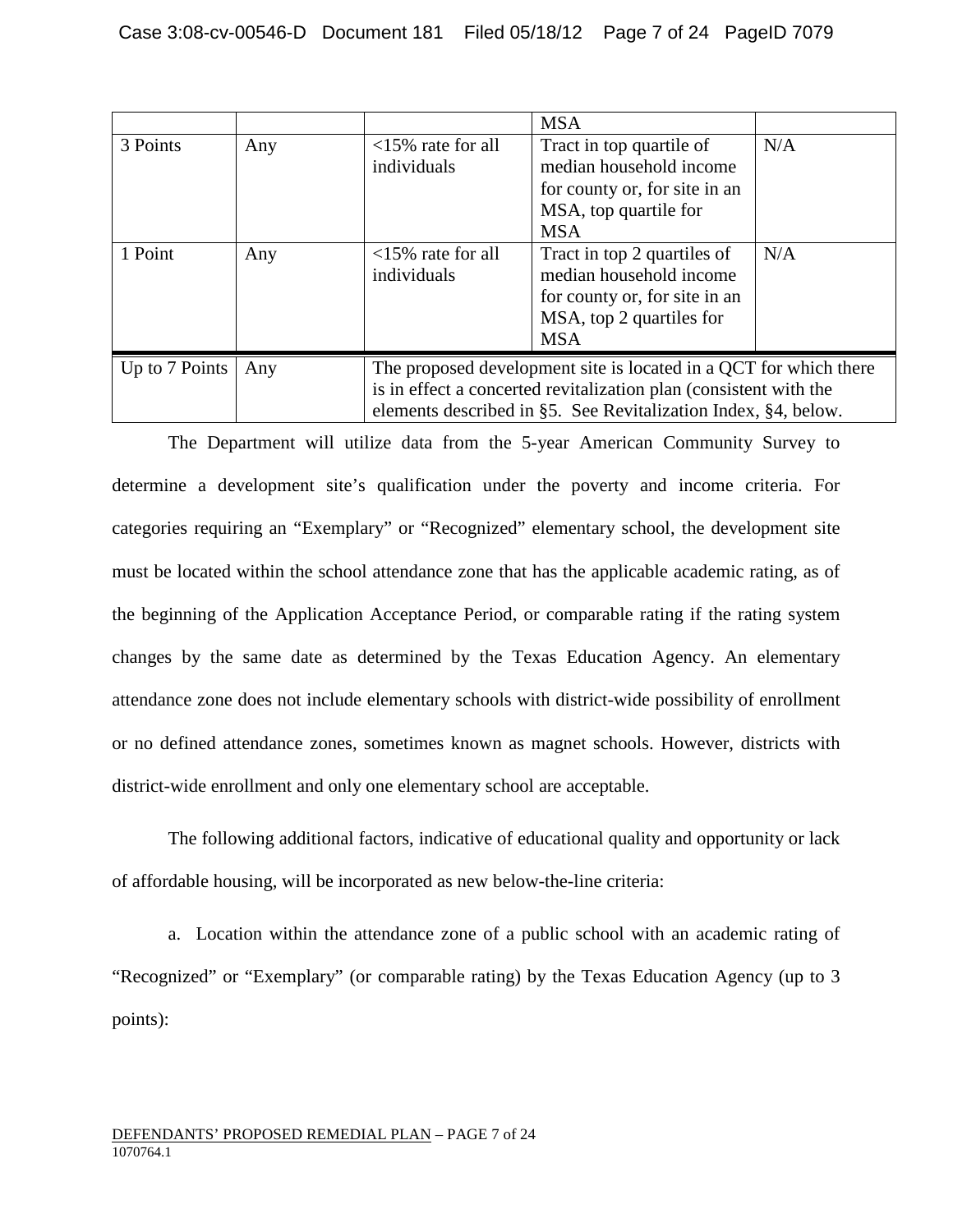A. 1 points if it is both an elementary school, and either a middle school or high school; or

B. 3 points if it is an elementary school, a middle school, and a high school.

b. A municipality or, if outside of the boundaries of any municipality, a county that has never received a competitive tax credit allocation. The application must also comply with all other anti-concentration provisions (2 points for general use/family or supportive housing; 1 point for elderly).

All other Development Location incentive criteria in the current QAP, such as incentives for developments in central business districts, will be removed in future QAPs, unless required by statute, in order to maintain high incentives to target HOAs.

### **3. 130% basis boost for transactions in HOAs.**

Under the authority granted by the Housing and Economic Recovery Act of 2008, P. L. 110-289, the 2012 QAP offers a 130% basis boost for transactions assisted by 9% LIHTCs that are located in HOAs as defined in paragraph 2, above.

The Department will continue to include in its QAPs a 130% basis boost for applications that are intended to be located in HOAs. This requirement will not preclude or limit the Department's ability to offer a lawful basis boost in other appropriate instances. The authority for states to define criteria for a 130% boost for non-competitive 4% housing tax credit or taxexempt bond developments is not available under §42 of the Internal Revenue Code.

## **4. The remedial balance and the Revitalization Index.**

The Opportunity Index clearly provides the greatest point incentives for HOA transactions that serve the general public, including families, that are also in areas of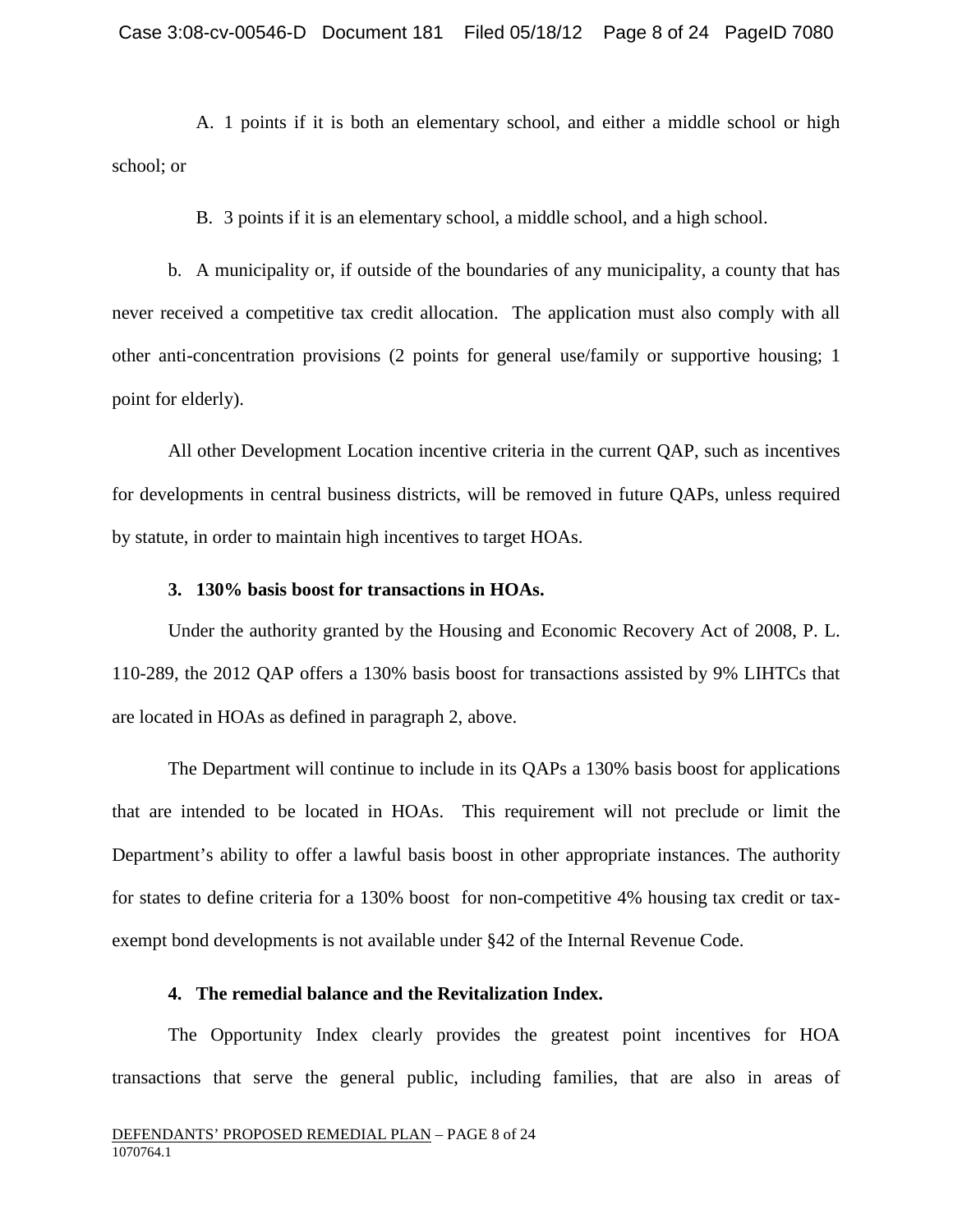significantly greater income, the top quartile. While a proposed transaction in a second quartile tract, a proposed transaction in the top quartile serving a targeted, albeit legally targeted, population rather than the general population, or even a proposed transaction in a second quartile tract serving an elderly population would be characterized as HOA, it is clear that in order to achieve the spirit and intent of the Plan, it is only that top quartile/general population plan should receive that greatest level of recognition for competitive enhancement. This Plan does propose a mechanism allowing for a similar prioritization for a proposed transaction in a qualified census tract (QCT) that is the subject of a concerted plan of community revitalization, as federally mandated by Internal Revenue Code (IRC)  $\S 42(m)$ . The Department contends that failure to grant same preference for such transactions could be seen as inconsistent with federal law. However, the Department is well aware of the fact that a significant level of continuing activity in development in QCTs would be inconsistent with the remedial objectives of this Plan. Therefore, it is critical to note that in developing this language, Department strongly believes that the high thresholds established for revitalization plans will demand significant investments of time, analysis, and local commitments of funding for non-housing activity from an applicant. Accordingly, these points are unlikely to achieve in the natal cycle after approval of a Remedial Plan, a significant number of applications that can demonstrably earn the maximum points for being in a QCT AND having in place a revitalization plan meeting the substantive criteria proposed.

As the graphic below conveys, changes implemented in the 2012 QAP have clearly resulted in a virtual curtailment of QCT activity. While such a curtailment might be viewed as accelerating a catch-up to restore a more balanced distribution of assisted developments in areas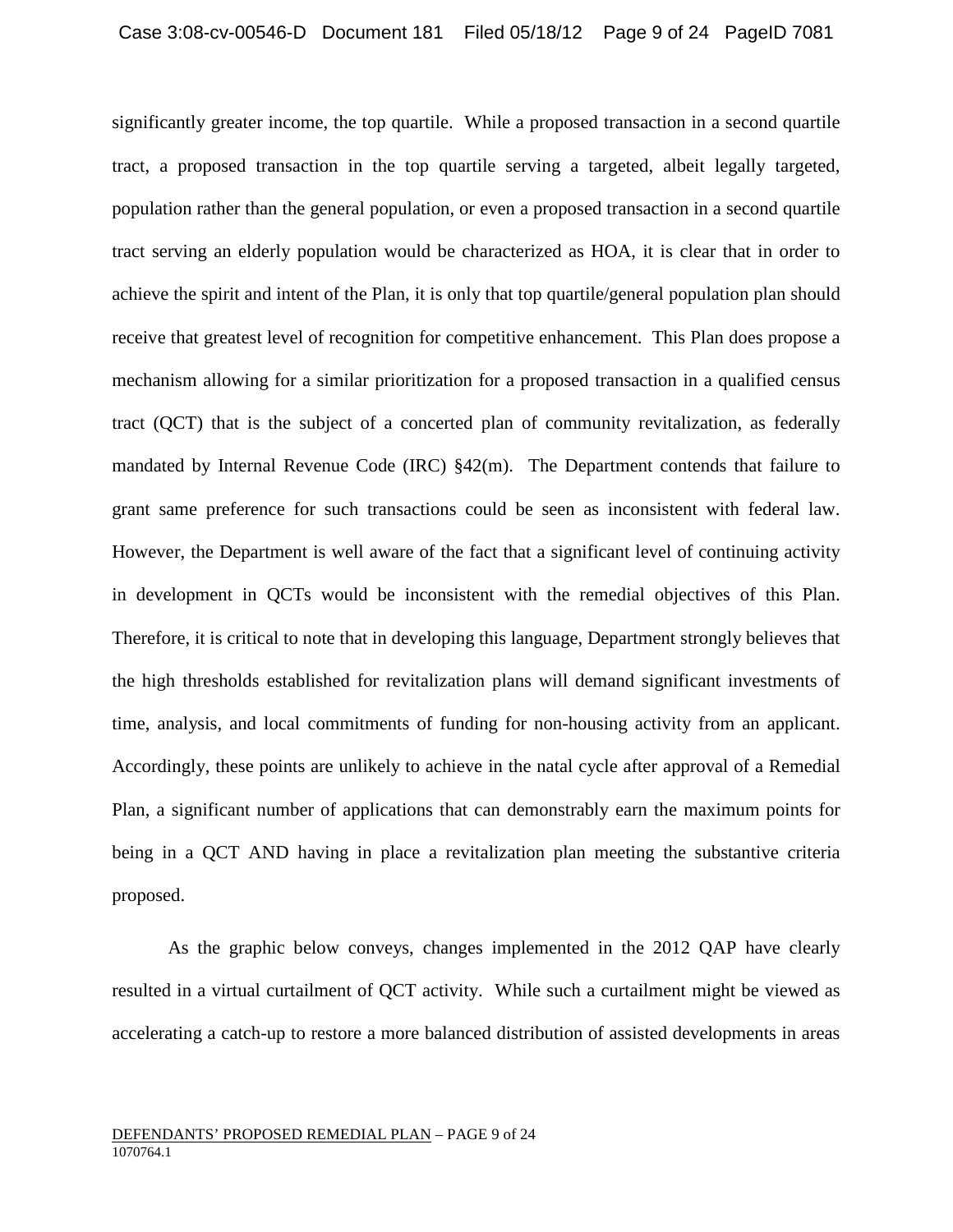of all income levels, it would not be consistent with a prospective race neutral distribution or the congressionally expressed preferences set forth in the IRC.



Therefore, the Department believes that it is appropriate for an application in the area of greatest opportunity to be given coequal incentives with an application achieving the greatest revitalization purpose. Without this balance the Plan would in effect be forsaking that sector of the community in greatest need of this federal assistance. However, it is a generally acknowledged contention that tax credit developers have been able to marshal community support to validate the conclusions that they were meeting the objectives of IRC §42(m) possibly where meaningful non-housing revitalization activity was not occurring. In order to assure that such efforts involve meaningful substance and do not create an unregulated opportunity to characterize an effort as revitalization that may not be meaningful and substantive, the Department has developed a concept similar to the Opportunity Index to address revitalization.

| <b>Points</b>   | <b>Population</b><br>served | <b>Criteria</b>                                                                                                                                                        |
|-----------------|-----------------------------|------------------------------------------------------------------------------------------------------------------------------------------------------------------------|
| $\sigma$ points | Any                         | The proposed development site is located in a QCT in which there is in effect a<br>concerted revitalization plan (consistent with the elements described in §5 and the |

## **Revitalization index:**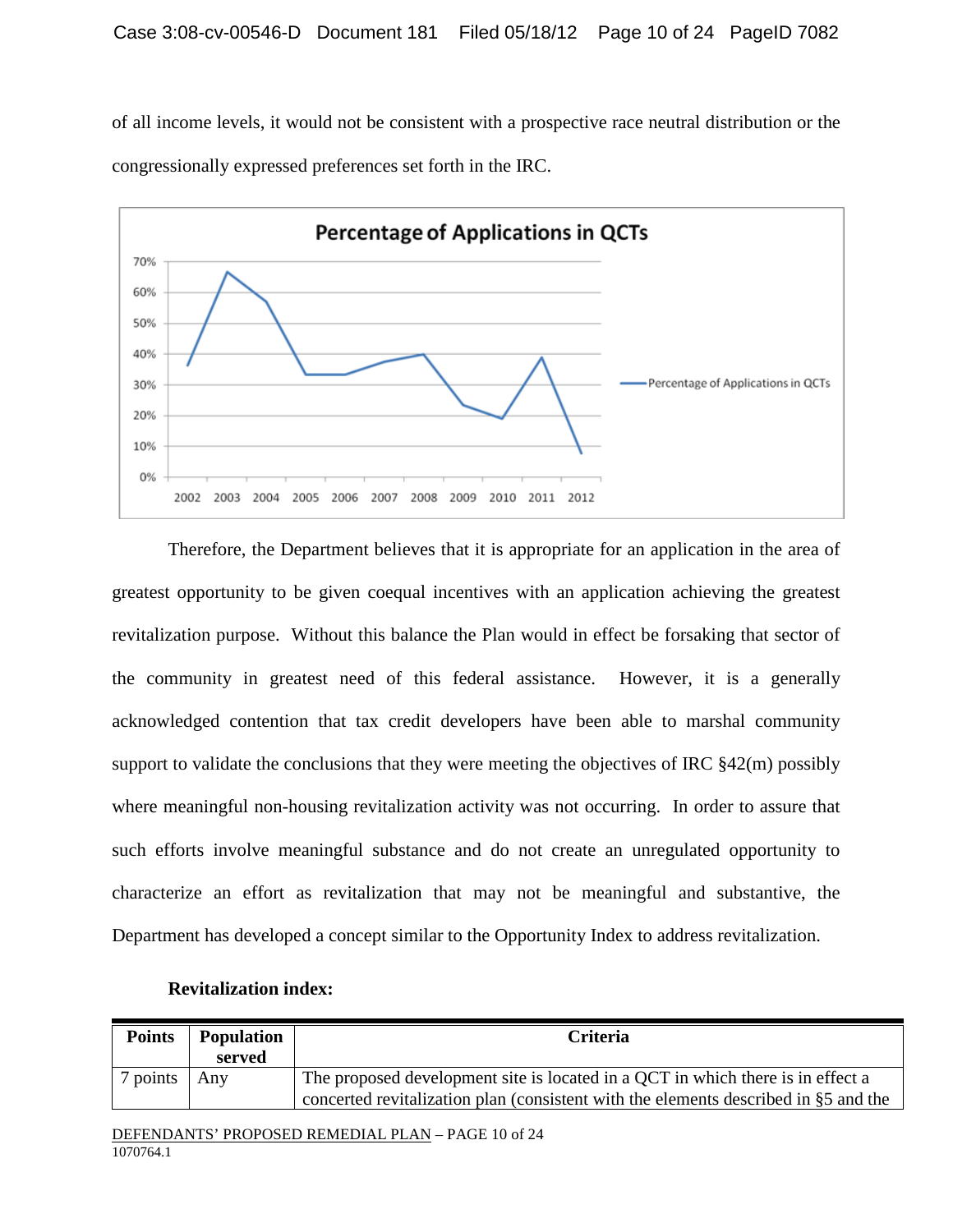|          |     | non-housing costs, as reflected in the local government certified plan budget,<br>exceed \$25,000 per unit in the proposed development.                                                                                                                                                                                   |
|----------|-----|---------------------------------------------------------------------------------------------------------------------------------------------------------------------------------------------------------------------------------------------------------------------------------------------------------------------------|
| 3 points | Any | The proposed development site is located in a QCT in which there is in effect a<br>concerted revitalization plan (consistent with the elements described in §5 and the<br>non-housing costs, as reflected in the local government certified plan budget,<br>exceed \$10,000 per unit but are less than \$25,000 per unit. |
| 2 points | Any | The proposed development site is not located in a QCT but there is in effect a<br>concerted revitalization plan (consistent with the elements described in §5 and the<br>non-housing costs, as reflected in the local government certified plan budget,<br>exceed \$10,000 per unit.                                      |

An application seeking to receive points under the Revitalization Plan must provide the plan and plan budget for review at pre-application and provide substantiation of the budget through submittal of a local government certified copy of the plan and budget supporting the claimed points at full application.

## **5. Strengthened criteria for disqualifying proposed sites that have undesirable features.**

In the 2012 QAP, the Department included criteria for disqualifying proposed sites that have undesirable features, as follows:

> (13) Development Sites with negative characteristics in subparagraphs (A) - (G) of this paragraph will be considered ineligible. If Staff identifies what it believes would constitute an unacceptable negative site feature not covered by the those identified in subparagraphs (A) - (G) of this paragraph Staff may seek Board clarification and, after holding a hearing before the Board, the Board may make a final determination as to whether that feature is unacceptable. Rehabilitation (excluding Reconstruction) Developments with ongoing and existing federal assistance from HUD or TRDO-USDA are exempt. For purposes of this exhibit, the term 'adjacent' is interpreted as sharing a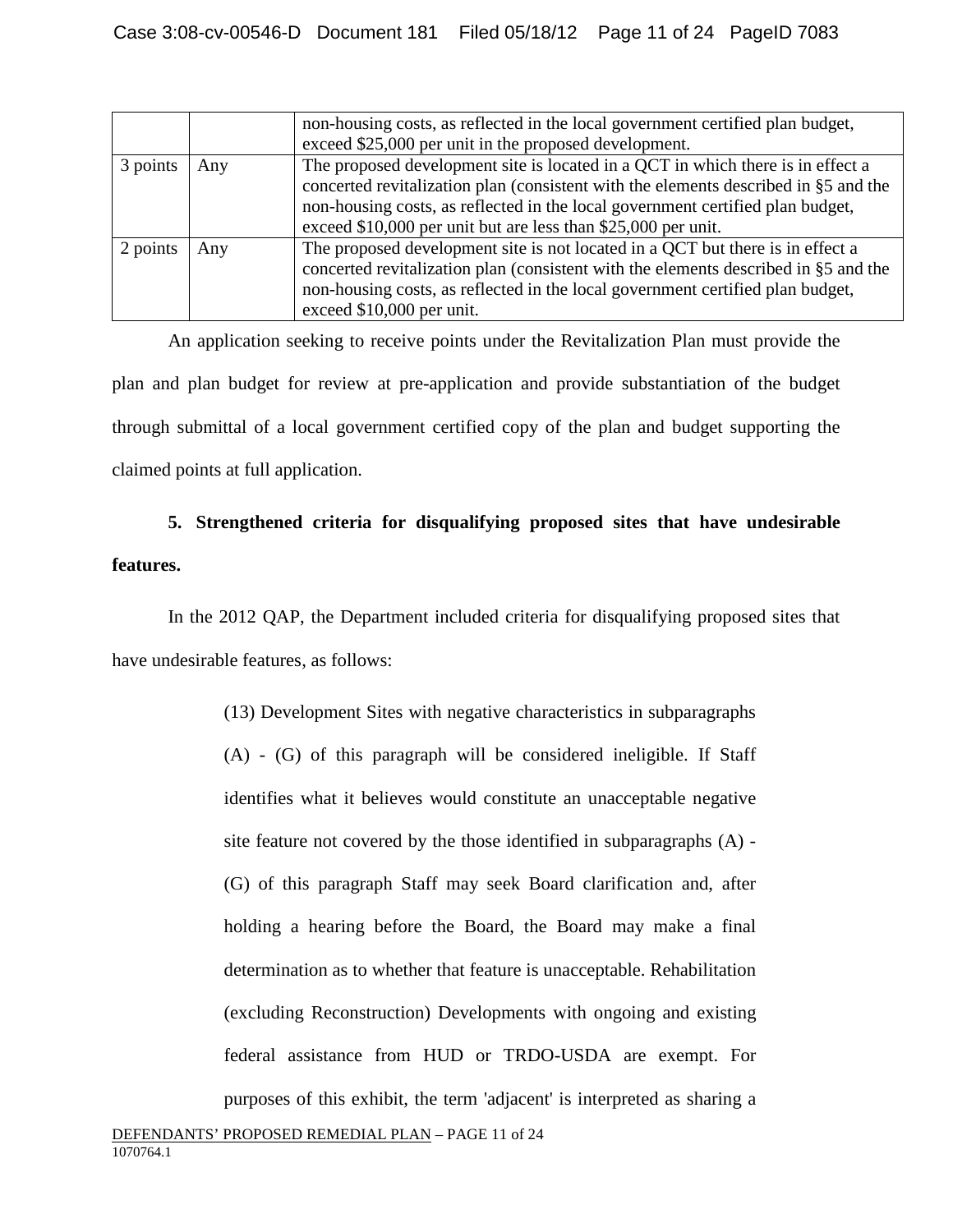boundary with the Development Site. The distances are to be measured from the nearest boundary of the Development Site to the boundary of the negative characteristic. If none of these negative characteristics exist, the Applicant must sign a certification to that effect. The negative characteristics include:

(A)developments located adjacent to or within 300 feet of junkyards;

(B) developments located adjacent to or within 300 feet of active railroad tracks, unless the Applicant provides evidence that the city/community has adopted a Railroad Quiet Zone or the railroad in question is commuter or light rail (Developments located in a Central Business District are exempt);

(C) developments located adjacent to or within 300 feet of heavy industrial uses such as manufacturing plants, refinery blast zones, etc.;

(D)developments located adjacent to or within 300 feet of a solid waste or sanitary landfills;

(E) developments where the buildings are located within the easement of any overhead high voltage transmission line or inside the engineered fall distance of any support structure for high voltage transmission lines, radio antennae, satellite towers, etc. This does not apply to local service electric lines and poles;

(F) developments where the buildings are located within the accident zones or clear zones for commercial or military airports; or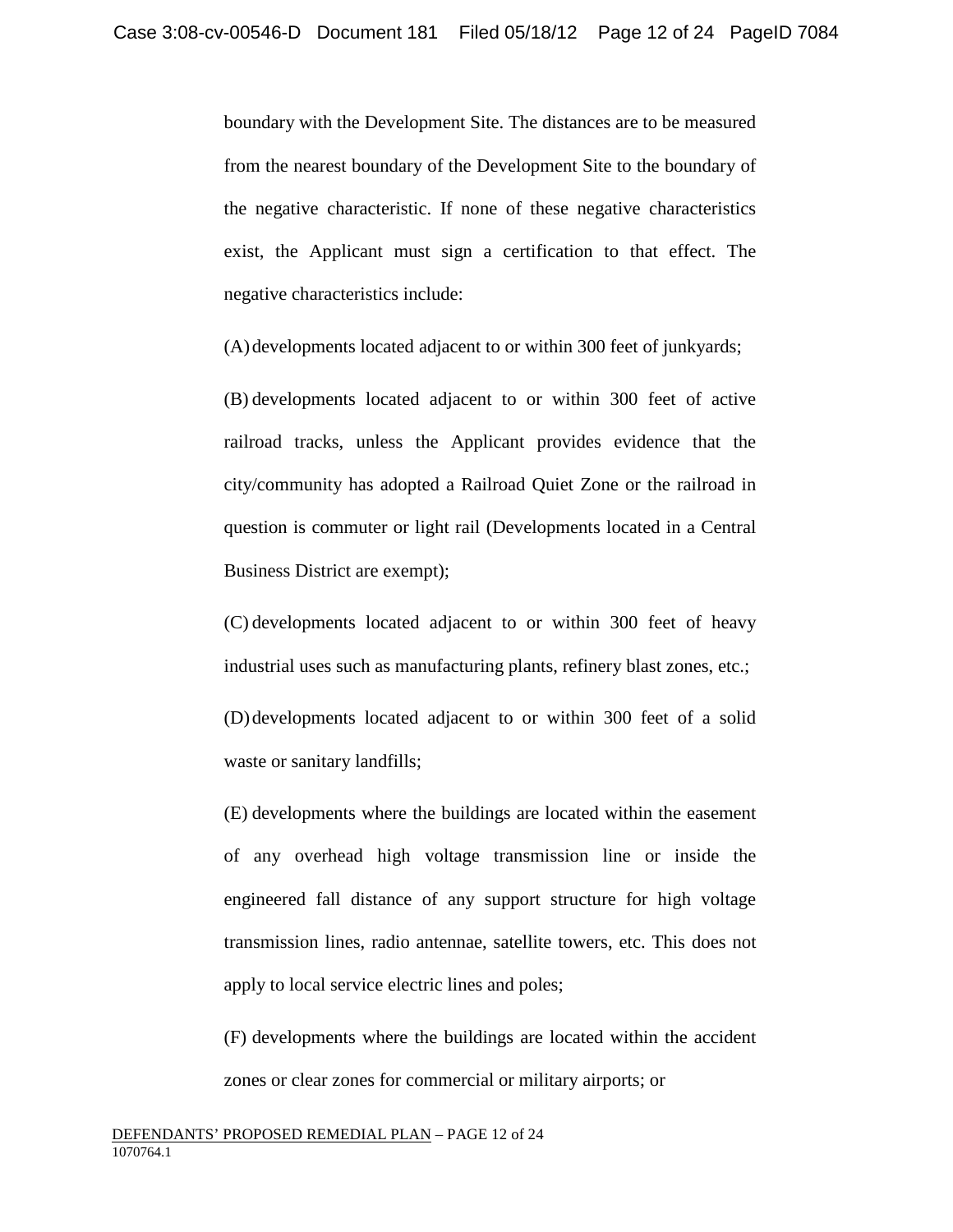(G)development is located adjacent to or within 300 feet of a sexuallyoriented business. For purposes of this paragraph, a sexually-oriented business shall be defined as stated in §243.002 of the Texas Government Code.

As a part of the Plan, the Department will continue to include the same or similar criteria in its QAPs for disqualifying proposed sites that have undesirable features. Additionally, the Department will incorporate a more robust process to identify and address other potentially undesirable site features in future QAPs. Under this criterion, an applicant proposing development of multifamily housing with tax credits must disclose to the Department and may obtain the Department's written notification of pre-clearance if the site involves any negative site features at the proposed site or within 1000 feet of the proposed site such as the following:

a. A history of significant or recurring flooding;

b. A hazardous waste site or a source of localized hazardous emissions, whether remediated or not;

- c. Heavy industrial use;
- d. Active railways (other than commuter trains);
- e. Landing strips or heliports;
- f. Significant presence of blighted structures;

g. Fire hazards which will increase the fire insurance premiums for the proposed site;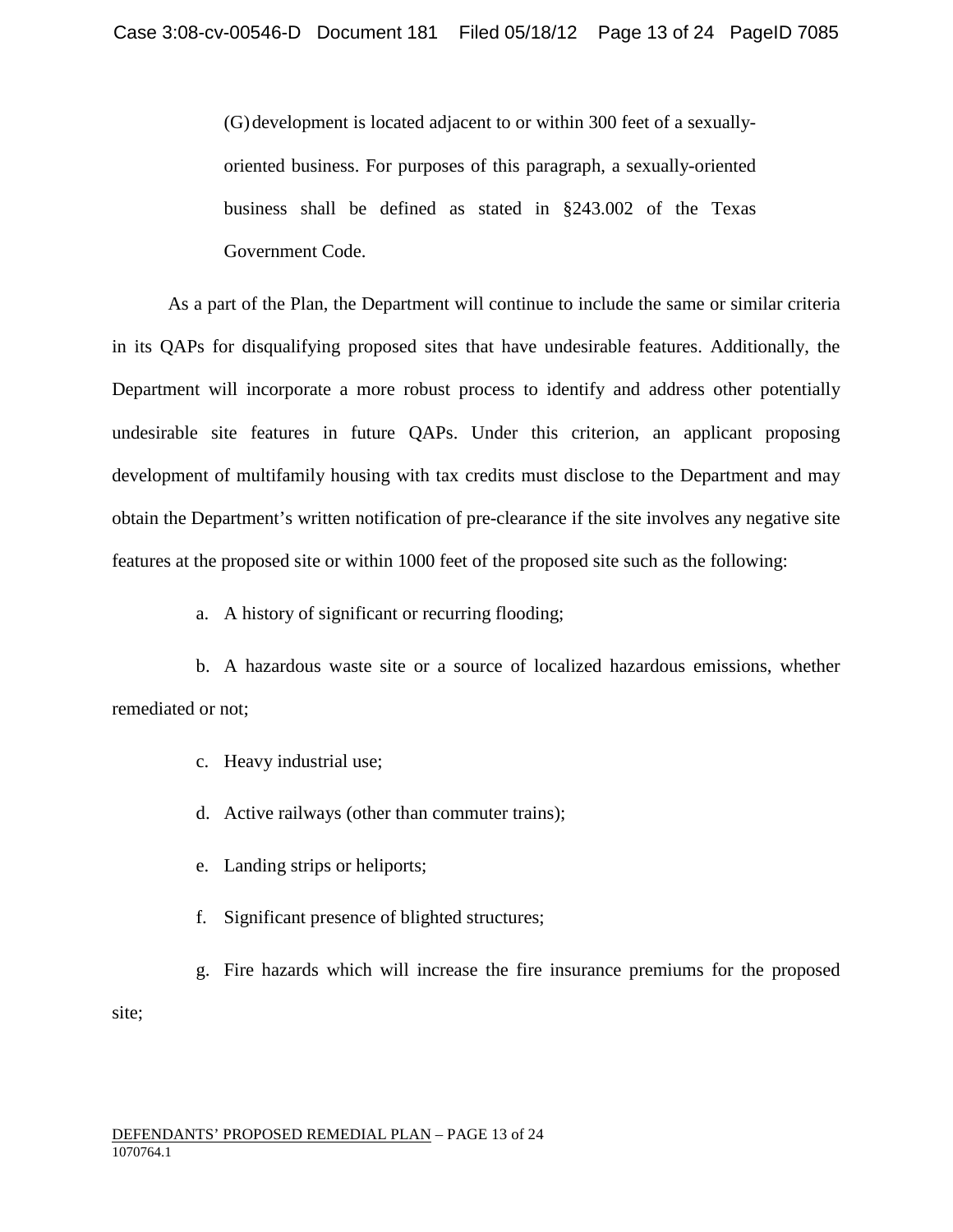h. Locally known presence of gang activity, prostitution, drug trafficking, or other significant criminal activity that rises to the level of frequent police reports.

The Department will develop a process for the efficient, timely resolution of the preclearance process. The Department may require that disclosure occur on an expedited basis, including but not limited to during the pre-application process. The Department will review these matters as disclosed to them and will either issue or withhold a pre-clearance. The standard to be employed will be that the pre-clearance will be withheld if one or more of the factors enumerated above are present at or within 1000 feet of the proposed site and are of a nature that would not be typical in a neighborhood that would qualify for HOA points under the Opportunity Index. An applicant providing disclosure will be encouraged to provide any plans for mitigation of the present undesirable feature(s), which may include a concerted community revitalization plan as described in §5.

In assessing disclosures the Department staff may, at its discretion, conduct a site inspection. Non-disclosure of any of the enumerated conditions if known or in the exercise of reasonable diligence could have been ascertained is a basis for withholding pre-clearance. Withholding or denial of pre-clearance may be appealed pursuant to the appeals process set forth in the applicable QAP.

With respect to the presence or absence of hazardous waste sites or emissions, an applicant may rely on the required Phase I Environmental Site Assessment.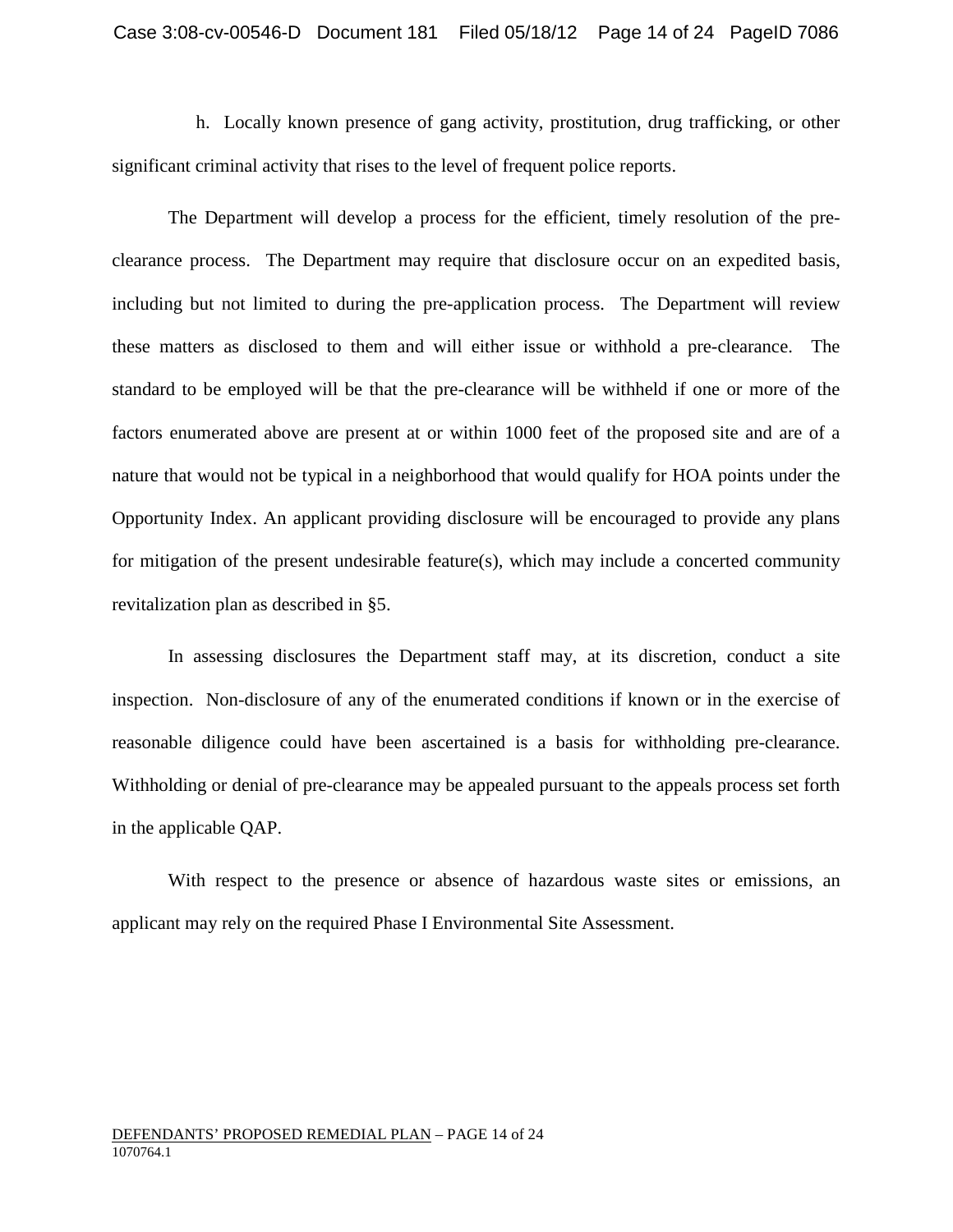# **6. Strengthening of incentives for applications in qualified census tracts where the housing is part of a concerted community revitalization plan.**

Consistent with §42(m) of the Internal Revenue Code, the 2012 QAP offers incentives for applications in qualified census tracts and for applications in areas where the housing is a necessary component of a community revitalization plan. In future QAPs, the Department will strengthen the correlation between revitalization and development located in qualified census tracts and the requirements for establishing that true community revitalization is occurring and that affordable housing is a necessary part of the revitalization and will continue to provide appropriate incentives for affordable rental housing developments meeting such strengthened criteria.

Beginning with its 2013 QAP, the Department will establish a scoring criteria in which any application for low income housing tax credits located in a qualified census tract, as defined in  $§42(d)(5)(C)$  of the Internal Revenue Code, will be eligible for enhanced points, based on its location, if there is, as described below, a concerted revitalization plan that is in effect and to which the development will contribute.

A concerted community revitalization plan adopted by a municipality or county will be deemed to exist based on the following:

a. A community revitalization plan must have been adopted by the municipality or county in which the proposed development is intended to be located.

b. The adopting municipality or county must have performed, in a process providing for public input, an assessment of the factors in need of being addressed as a part of such community revitalization plan. Factors to be considered include the following: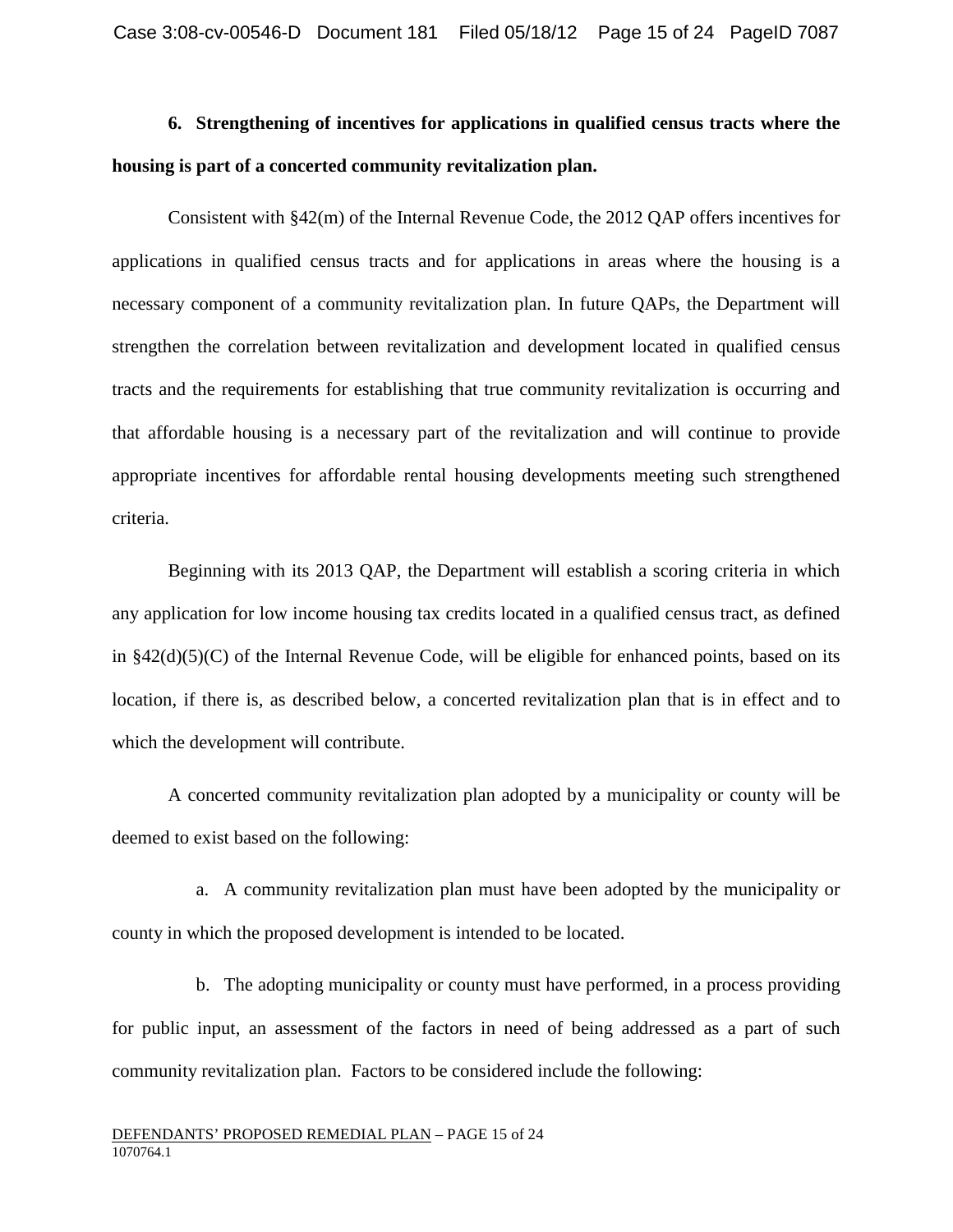A. adverse environmental conditions, natural or manmade, that are material in nature and are inconsistent with the general quality of life in typical average income neighborhoods. By way of example, such conditions might include significant and recurring flooding, presence of hazardous waste sites or ongoing localized emissions not under appropriate remediation, nearby heavy industrial, uses or uses presenting significant safety or noise concerns such as major thoroughfares, nearby active railways (other than commuter trains), or landing strips; significant and widespread (*i.e.,* not localized to a small number of businesses or other buildings) rodent or vermin infestation acknowledged to present health risks requiring a concerted effort; or fire hazards;

- B. presence of blighted structures;
- C. presence of inadequate transportation;

D. lack of accessibility to and/or presence of inadequate health care facilities, law enforcement and fire fighting facilities, social and recreational facilities, and other public facilities comparable to those typically found in neighborhoods containing comparable but unassisted housing;

- E. the presence of significant crime.
- F. the presence, condition, and performance of public education; or
- G. the presence of local business providing employment opportunities.

H. A municipality is not required to identify and address all such factors, but it must set forth in its plan those factors that it has identified and determined it will address.

DEFENDANTS' PROPOSED REMEDIAL PLAN – PAGE 16 of 24 1070764.1 c. The adopting municipality or county must have based its plan on the findings of the foregoing assessment and must have afforded the public opportunity to provide input and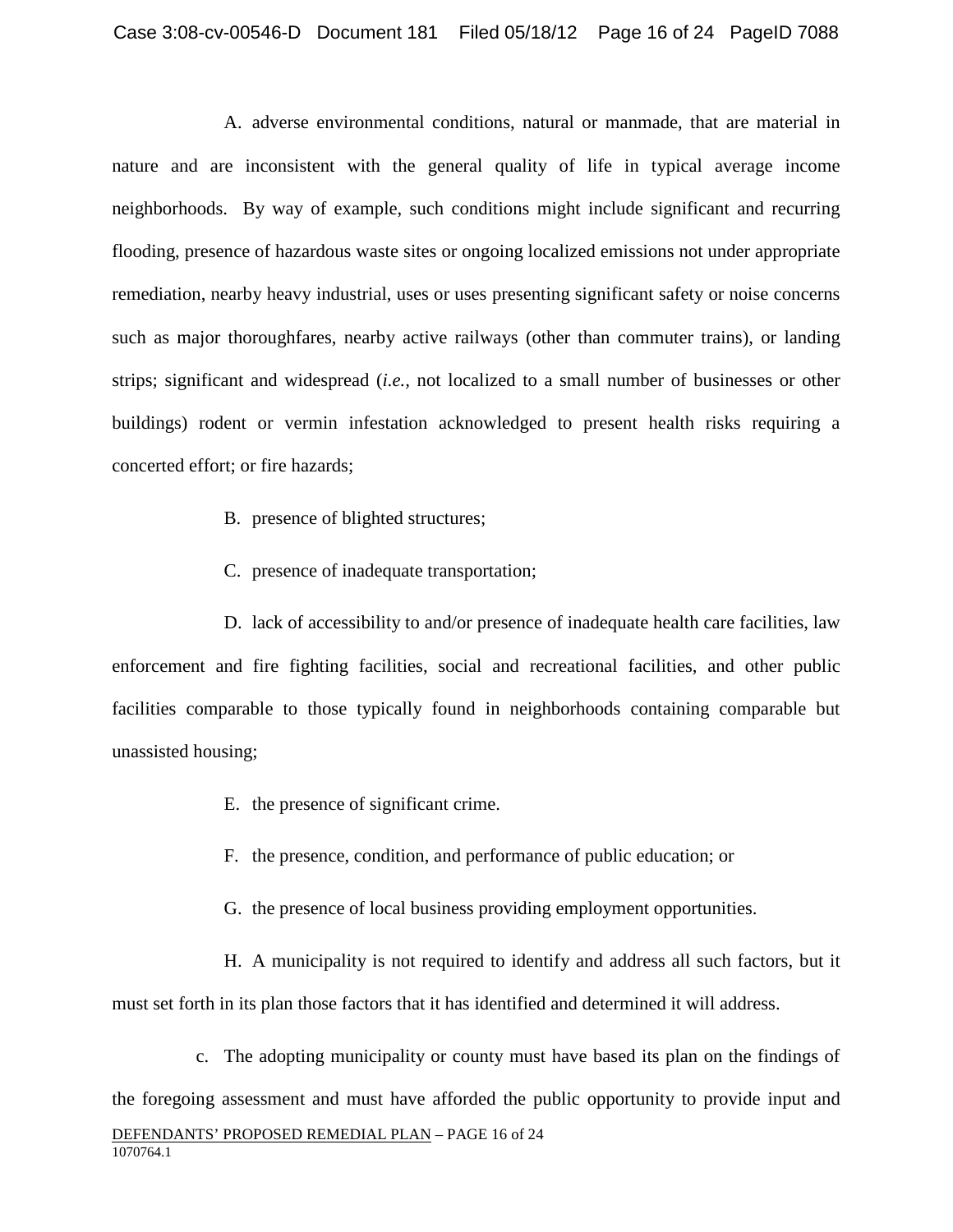comment on the proposed plan and the factors that it would address. To the extent that issues identified require coordination with other authorities, jurisdictions, or the like, such as school boards or hospitals, the adopting municipality should include coordination with such bodies in its plan and, to the extent feasible, secure their cooperation.

d. The adopted plan, taken as a whole, must be a plan that can reasonably be expected to revitalize the community and address in a substantive and meaningful way the material factors identified. The adopted plan must specifically address how the providing of affordable rental housing fits into the overall plan and is a necessary component thereof.

e. The adopted plan must describe the planned sources and uses of funds to accomplish its purposes.

f. For any application located in a qualified census tract at the time of application to be eligible for enhanced points for this item based on its location, the revitalization plan must already be in place as evidenced by as certification that:

A. the plan was duly adopted with the required public comment processes followed;

B. that funding and activity under the plan have already commenced; and

C. the adopting municipality or county has no reason to believe that the overall funding for the full and timely implementation of the plan will be unavailable.

At the time of any award of Low Income Housing Tax Credits the site and neighborhood of any unit covered by the award and must conform to the Department's rules regarding unacceptable sites.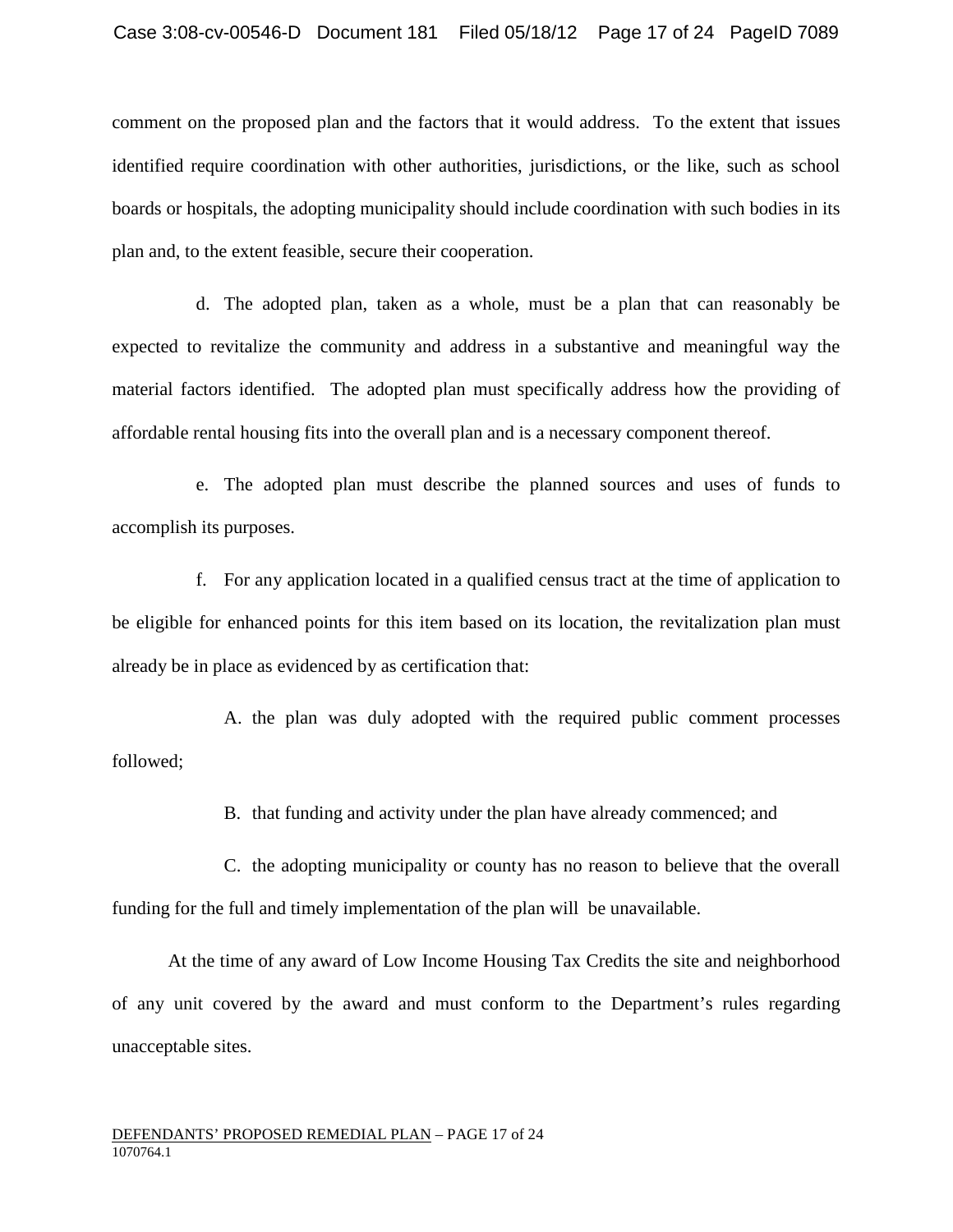It is recognized that municipalities and counties will need to devote time and effort to adopt a concerted revitalization plan that complies with the requirements of this remedial plan. Therefore, for purposes of the first cycle of Low Income Housing Tax Credit awards following the issuance of an Order adopting a remedial plan, the The Board of the Department may, in a public meeting, determine that a revitalization plan substantively and meaningfully satisfies a revitalization effort, notwithstanding one or more of the above factors not having been satisfied.

#### **7. Promulgation of fair housing choice disclosure.**

The Department will promulgate by rule a fair housing choice disclosure in a form substantially equivalent to that set out in Attachment A, advising prospective tenants in writing of a website or other method of contact where they can obtain information about alternative housing and their rights under fair housing laws. The Department will maintain a website providing relevant information and identifying tax credit assisted properties searchable by ZIP code, city, and/or county. The Department will require that no initial lease be entered into for a unit assisted with low income housing tax credits unless that disclosure has first been provided to the prospective tenant.

## **8. Annual analysis of effectiveness of plan and continued development and enhancement of a policy of avoidance of over-concentration of low income housing units.**

The Department will annually conduct an analysis of the effects of its prior QAP to determine if that QAP was contributing to disparate impact; and will take appropriate and lawfully permitted measures to amend the next and subsequent QAPs (beginning with its 2013 QAP), to avoid present or potentially developing disparate impact in the allocation of low income housing tax credits.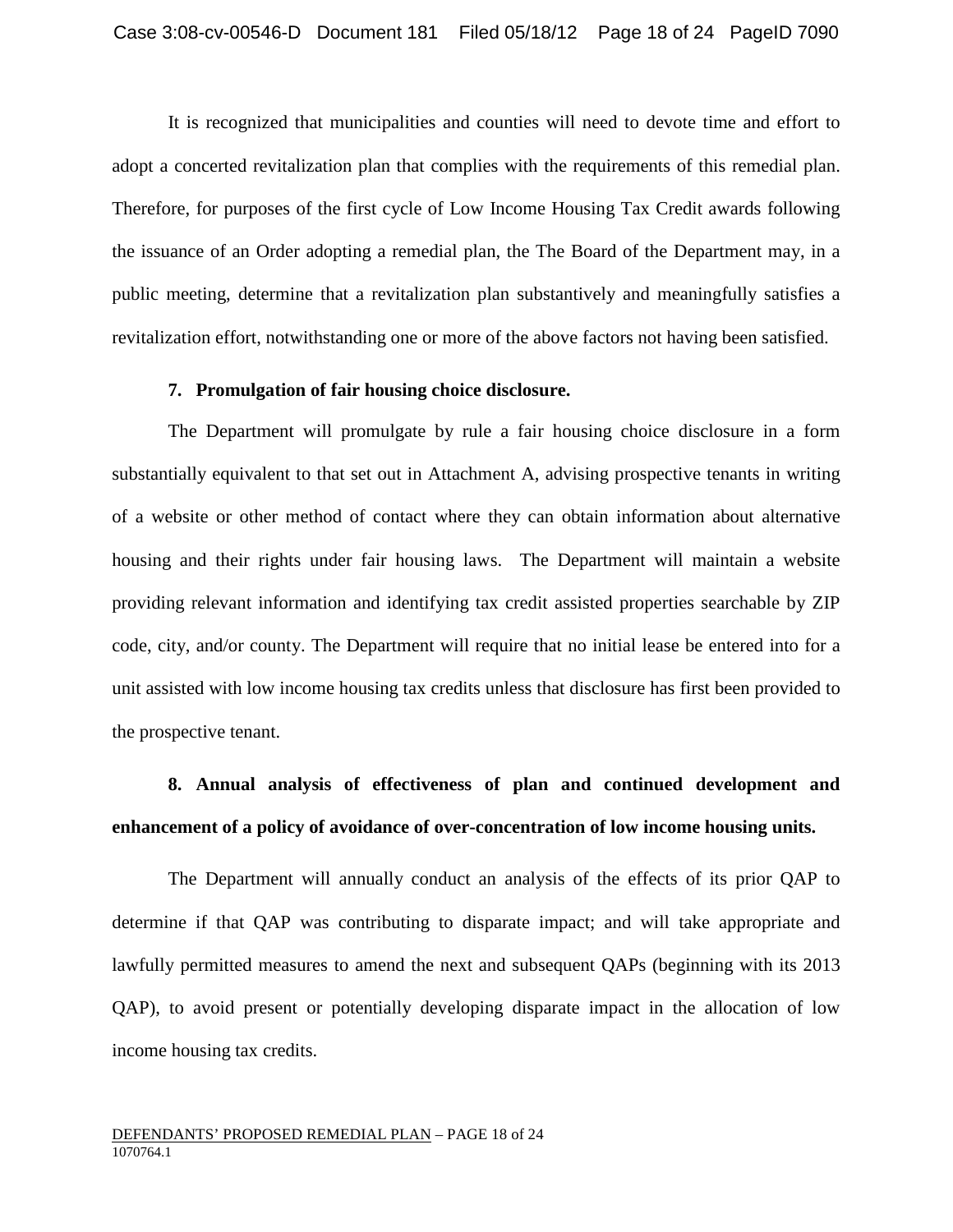As each QAP is developed, the Department will analyze the distribution achieved under the previous QAP. It will take that analysis into account and use it to develop (within the measures available to the Department under applicable law) changes in the incentives, threshold requirements, and other factors to address any potential disparate impact and to achieve, prospectively, a broad and race neutral dispersion of low income housing tax credit assisted properties.

The QAP disparate impact analysis the Department performs will be made public. The public will be given opportunity to comment on the analysis, and the development of QAPs will also be carried out in a public meeting or hearing with opportunity for review and comment by the public, including the Plaintiff. In order to achieve consistency on a statewide basis, the Department will endeavor to apply the principles and objectives in this Plan on a statewide basis.

#### **9. Review of challenged public input.**

Any public comment that will be considered for negative scoring of applications, or as opposition to 4% non-competitive allocations, may be challenged if it is contrary to findings or determinations, including zoning determinations, of a municipality, county, school district, or other local governmental entity. If any such comment is challenged, the party that made the challenge will have to declare the basis for the challenge. The party that made the comment will be given seven (7) days to provide any support for the accuracy of its assertions. All such materials and the analysis of the Department's staff will be provided to a fact finder for a review and determination. The Department's determination will be final.

DEFENDANTS' PROPOSED REMEDIAL PLAN – PAGE 19 of 24 1070764.1 Additionally, applications in HOAs that receive statements of neutrality or support from a Neighborhood Organization that had provided a statement of opposition against a tax credit development in the last three years and for which the prior application was assigned the point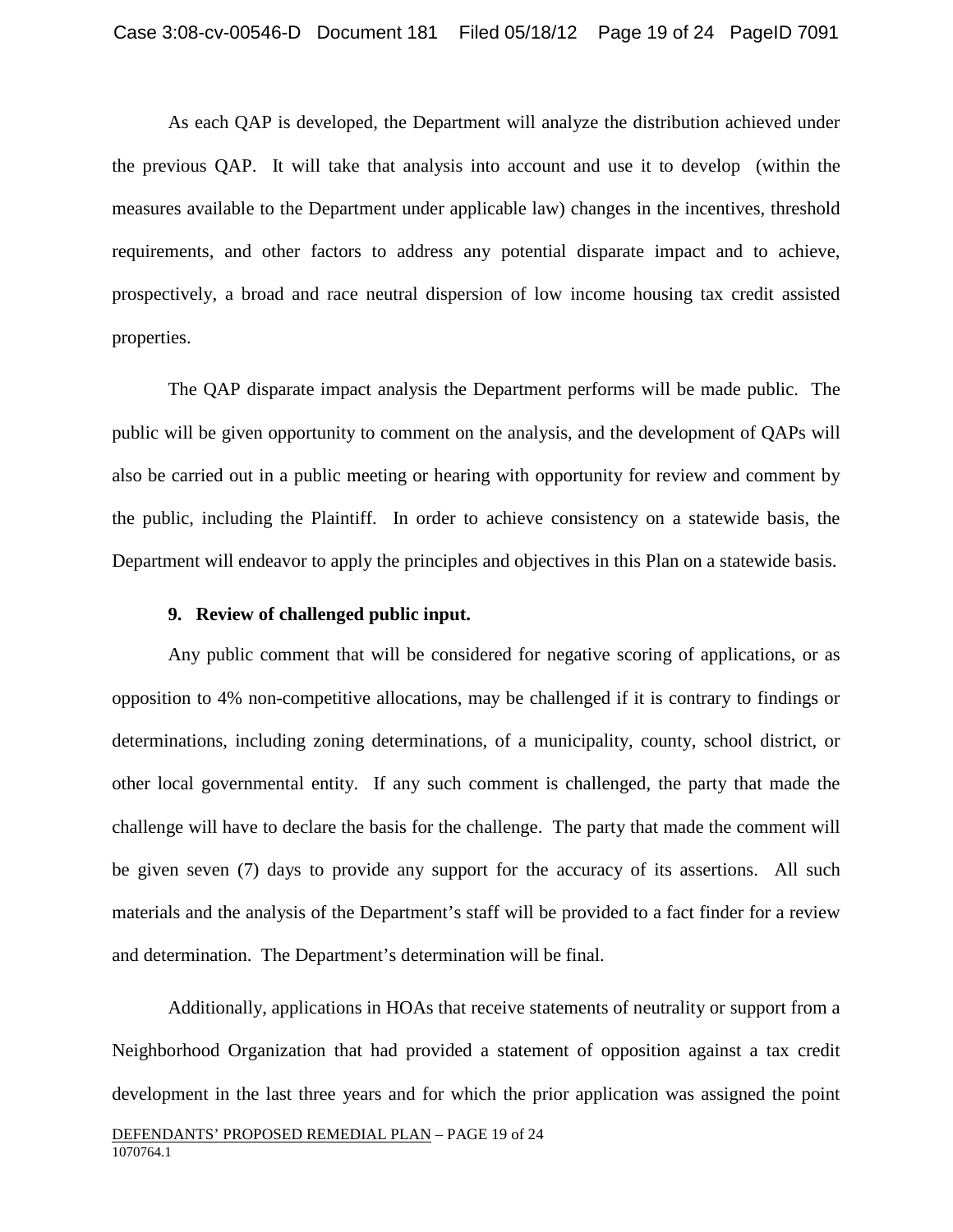value associated with opposition, will receive an additional two (2) points. The Department will amend its debarment rules to provide that if an applicant is found to have worked to create opposition to their own or another's application in any application round, they shall be subject to debarment. An applicant against whom debarment proceedings have been initiated in good faith by the Department shall not be eligible for these points.

### **10. Tie breakers.**

In the event of a tie in scoring, the tie breaker will be a preference for the developments that are located the greatest distance from the nearest development that is assisted by either 4% or 9% credits.

#### **11. Transparency and openness of process.**

The Department will continue to make available on its website proposed and final QAPs with comments and responses, applications, underwriting reports, application and award logs, scoring logs by subject, inventories, and appeal materials. Additionally, the Department will beginning with the 2013 competitive tax credit cycle, post market studies, Phase I Environmental Site Assessments and property condition assessments on its website. Nothing will require the disclosure of any item which has been found to be confidential as a matter of law.

#### **12. Plan subject to statutory constraints.**

This Plan acknowledges that as the Department considers and takes actions within its lawful powers, the implementation of such matters is an inherently deliberate and public process that takes time. Factors which must be addressed include adherence to the Texas Administrative Procedures Act; the Texas General Appropriations Act; Chapter 2306 of the Texas Government Code; and adherence to various federal requirements regarding the administration of other sources of funding impacting the Department's ability to address such matters. Subject to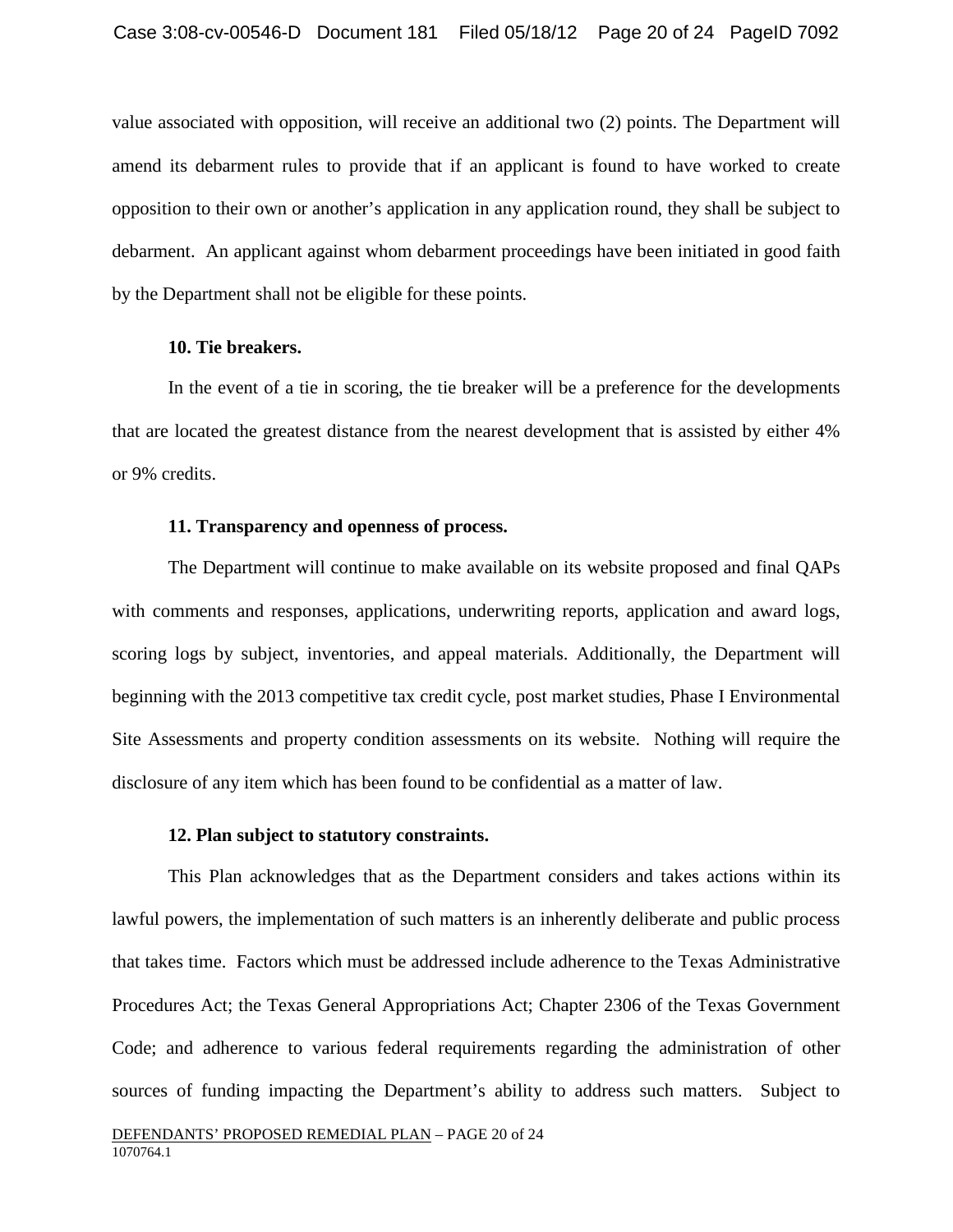adherence to all such requirements, as they may apply, the Department shall take appropriate actions within its power and control as provided for herein.

Nothing in this Plan shall in any way limit or affect the right of the State of Texas to enact laws; or obligate the Department to take any action not allowed by law; or require the Department to become obligated for funds that have not been appropriated to it for the purposes intended.

Respectfully submitted,

By: */s/ G. Tomas Rhodus* G. Tomas Rhodus Texas State Bar No. 16824500 William B. Chaney Texas State Bar No. 04108500

LOOPER REED & McGRAW, P.C. 1601 Elm Street, Suite 4600 Dallas, Texas 75201 214.954.4135 (Phone) 214.953.1331 (Fax)

Timothy E. Bray Texas State Bar No. 24061240 Shelley N. Dahlberg Assistant Attorneys General General Litigation Division P.O. Box 12548, Capitol Station Austin, Texas 78711 512.463.2120 (Phone) 512.320.0667 (Fax)

ATTORNEYS FOR DEFENDANTS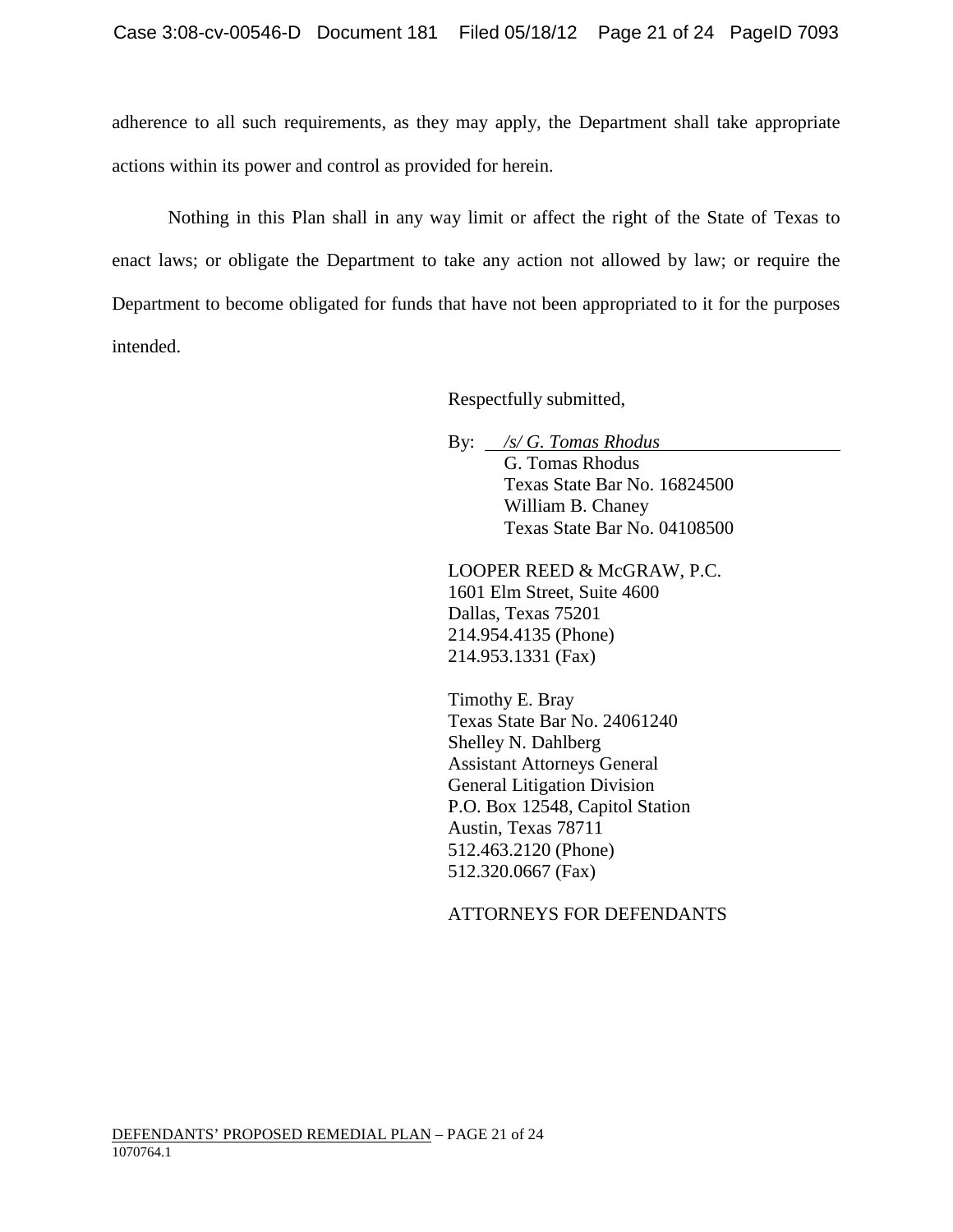## CERTIFICATE OF FILING AND SERVICE

I certify that on May 18, 2012, I electronically submitted the foregoing document with the clerk of the court for the United States District Court for the Northern District of Texas using the electronic case file system of the court, such that all counsel of record will be provided a "Notice of Electronic filing", and access to this document.

*/s/ G. Tomas Rhodus*

G. Tomas Rhodus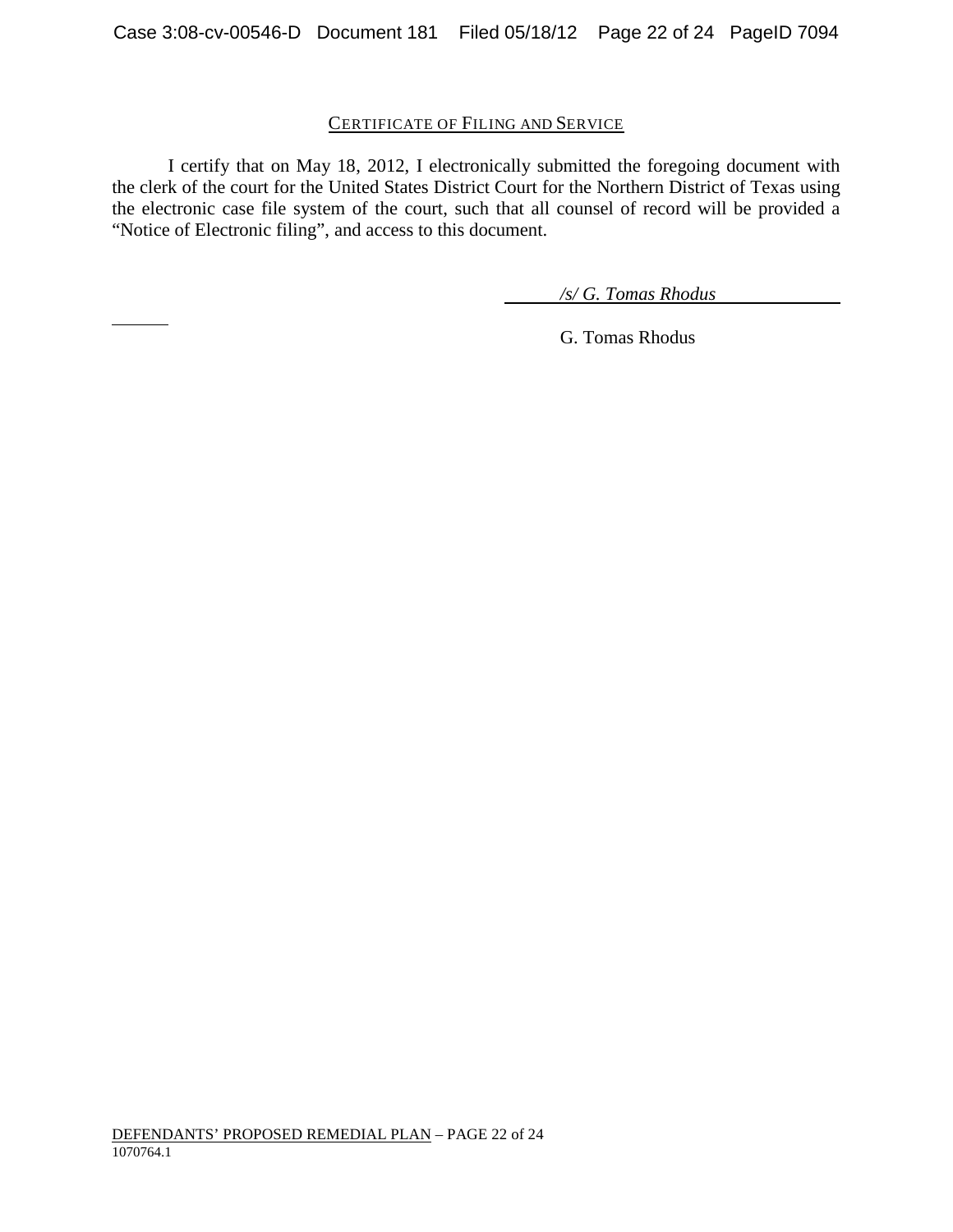## **Attachment A to Remedial Plan**

## **FAIR HOUSING CHOICE DISCLOSURE**

You are about to enter into a lease agreement, which is a binding contract. Before you enter into your lease you should know that under fair housing laws you have certain basic rights, including the right to make certain choices as to where you will live. There are programs administered by a number of state and local institutions to provide assistance with respect to housing, including, but not limited to, affordable rental housing supported by low income housing tax credits, housing assisted with loans or grants from HUD programs and USDA programs, different types of vouchers, and public housing. The requirements under the programs may be different and not all types of housing options may be available where you would like to live.

Where you live has the potential to impact you and others in your household. For example, where you live may provide greater access to some (but not necessarily all) of the things listed below:

- Better schools
- Less crime
- Better public transportation
- Better access to health care
- Better access to grocery stores offering more healthy food choices
- Better proximity to family, friends, and organizations to which you might belong